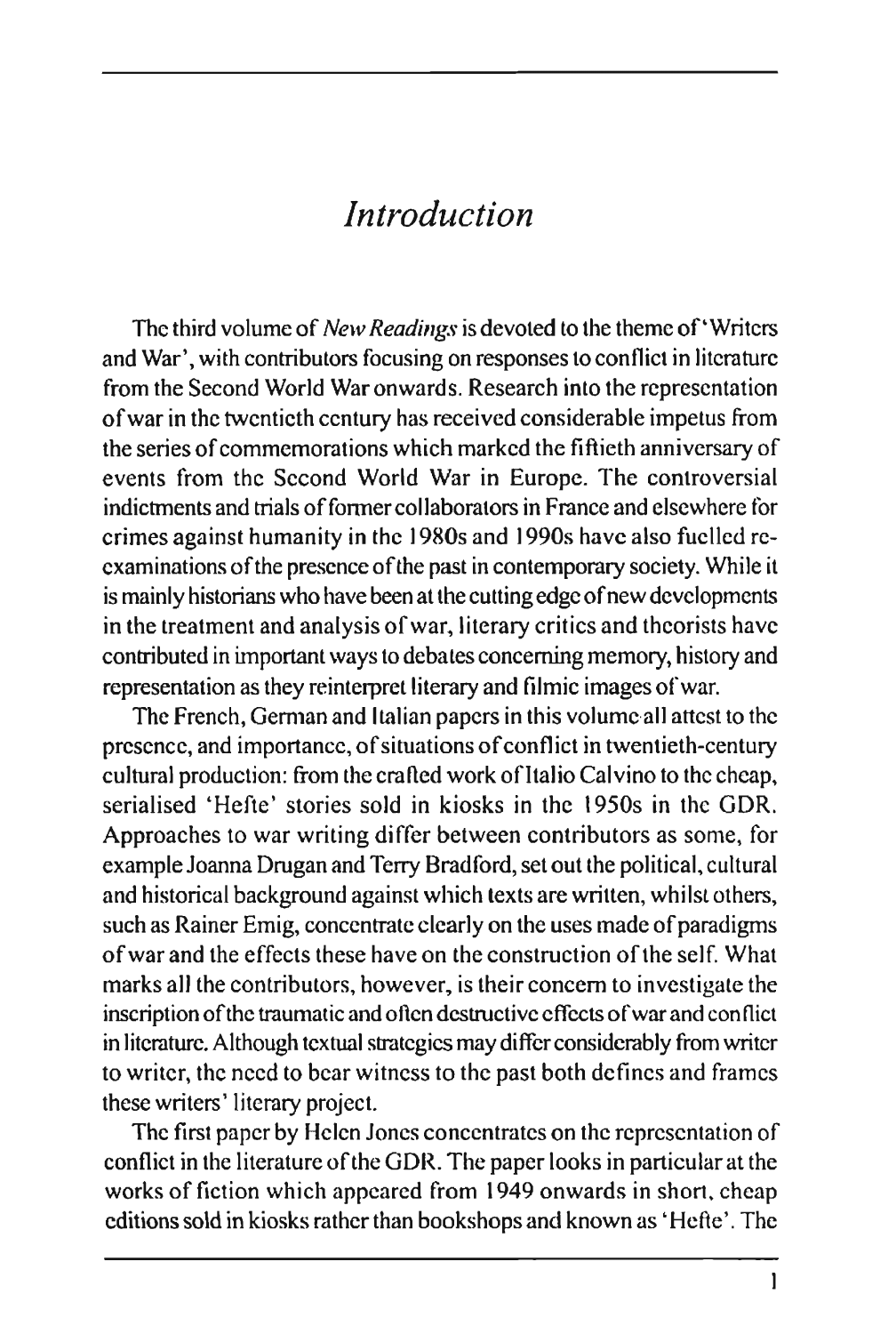time period which concerns Jones is that which runs from 1952 to 1956, when the GDR was struggling to assert its legitimacy as a nation state and when the Cold War was growing more intense. Her analysis centres on the part works of serialised fiction played in the often didactic agenda of the state and how such texts, intended for mass consumption, represented both the global situation of the time and Germany's recent past. The literary strategies employed in two short stories by Ruth Reimann are examined in detail in order to formulate tentative answers to these questions. As well as looking at the formal and semantic properties of various stories, Jones looks at their critical reception and explores their similarities with other writings of the day. She provides a number of suggestions as to how the ' Hefte' may have been received by their original readership.

Joanna Stephens begins her paper on Calvino by discussing his experiences as a partisan in Northern Italy during the Second World War. She reveals the extent ofhis commitment to writing about his generation's part in the conflict. The paper then examines the ways in which Calvino represented war in his first neorealist fictions. In particular, Stephens emphasizes the way in which his early post-war stories mediate the experience of battle through the use of the naive narrator and through shifting sensory perceptions. The paper then follows the trajectory of Calvino's work, pointing to his experiments with different literary genres and his continuing anxiety to find a form that would allow him to bear testimony to his wartime experiences. His use of ironic distance and the fantastic in his famous trilogy, *I nostri antenati,* are read as strategies that allow the writer to explore the problems of representing conflict. After having followed the development of Calvino's fiction over several decades, Stephens concludes her paper by looking at one ofhis final autobiographical writings about his time as a partisan. The piece, 'Ricordo di una battaglia', reveals the oblique process by which his memory works and provides some powerful insights into the reasons behind the changing literary strategies which he developed during his long career as a writer.

Helmut Schmitz begins his paper by considering the extent to which the past continues to haunt the present in the writings of contemporary German authors. He examines Alexanderand Margarete Mitscherlich's claim that the Germans showed an inability to confront the atrocities committed under National Socialism and he looks in particular at the genre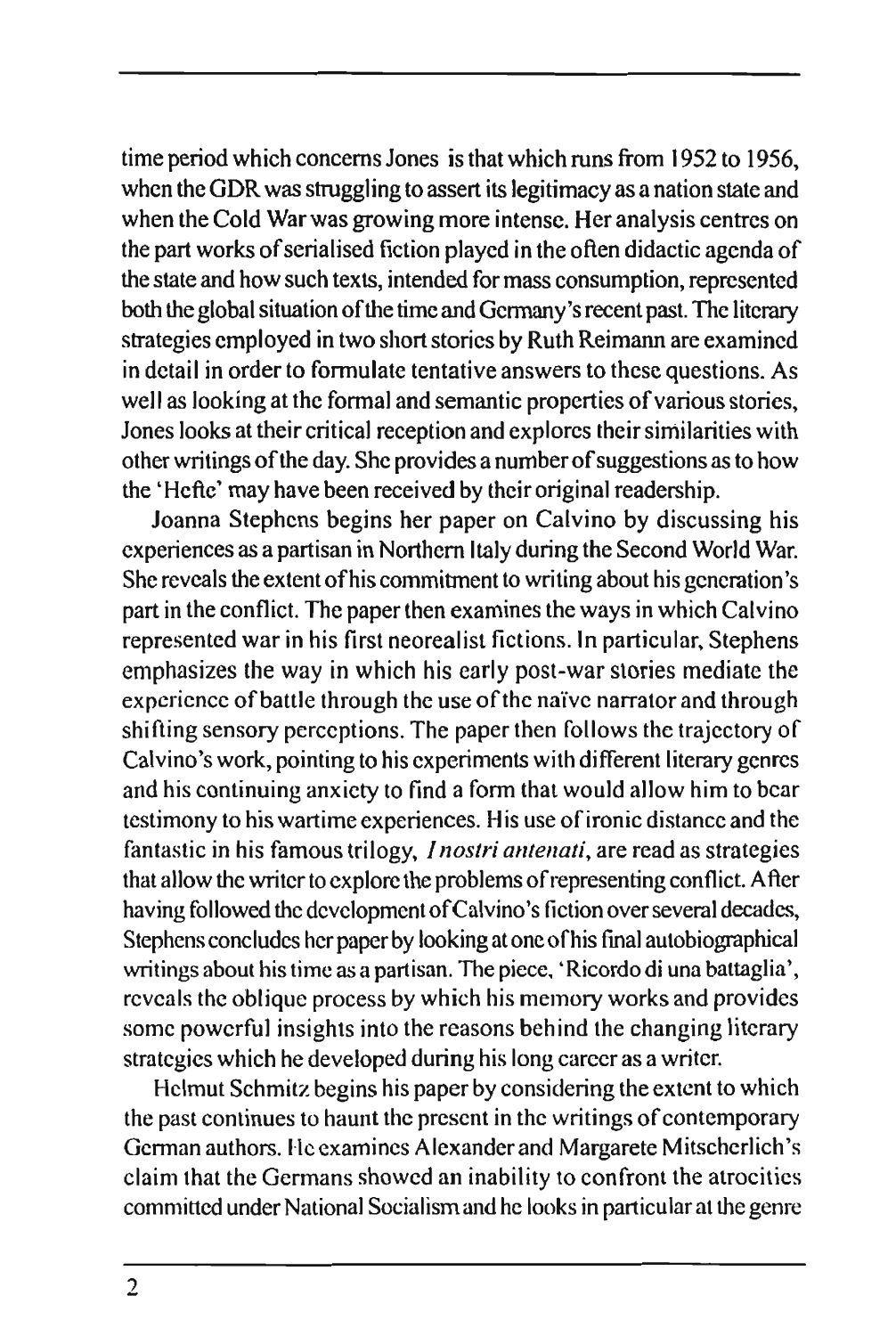of writings known as 'father-novels', where younger writers face the issues of guilt and responsibility. The main body of the paper concems the novels of Hanns-Josef Ortheil. Schmitz traces the writer's biographical history, pointing to the trauma suffered by his mother and the enormous pressures which were placed on Ortheil in his early years. He then goes on to examine the ways in which Ortheil's writings deal over time with the question of memory and the legacy of the Second World War. He explores the implications of the artistry of Ortheil's style; the bleak solutions which are posited in his first novel. *Fermer;* the attempt to discover the course of history that occurs in his second novel, *Hecke.* Schmitz then considers Ortheil's reflections on the importance of'father-novels' and discusses the highly complex father-son relationship that is represented in the work *Abshied von den Kriegsteilnehmern.* The latter part of the paper discusses the theme of mouming and its potential resolution.

Joanna Drugan's article analyses the war record of writer Jean Giono, a high-profile pacifist before the Second World War, who was subsequently to be tried and imprisoned for col laboration during the post-war purges. Drugan aims to elucidate the reasons behind Giono's compromised postwar reputation. She looks to both his 'practical collaboration', as a playwright who continued to have works performed during the Occupation, and his 'intellectual collaboration'. This second aspect proves to be the more problematic of the two as Vichy's 'retour à la terre' policy and its focus on naturism were to resonate in Giono's work but with very different ideological implications. Finally, Giono's sustained pacifist approach to events during the war years and his silence on key issues are examined as providing fodder for the worst accusations made against him during the purges. Dmgan follows Giono's immediate post-war itinerary and that of other prosecuted collaborators, examining the reasons for Giono's particularly harsh treatment.

Rainer Emig's paper looks at the work of the contemporary German writer, Heiner Müller (1929-1995) - a writer who remembered not only the Second World War, but who, as a citizen of the GDR, experienced the full force of the Cold War. Through an examination of the formal structures, first of the play *Piloktet,* and then of the longer work *Wolokolamsker Chausee,* Emig displays Müller's preoccupation with the theme of conflict. He analyses how Müller, particularly in *Piloktet,*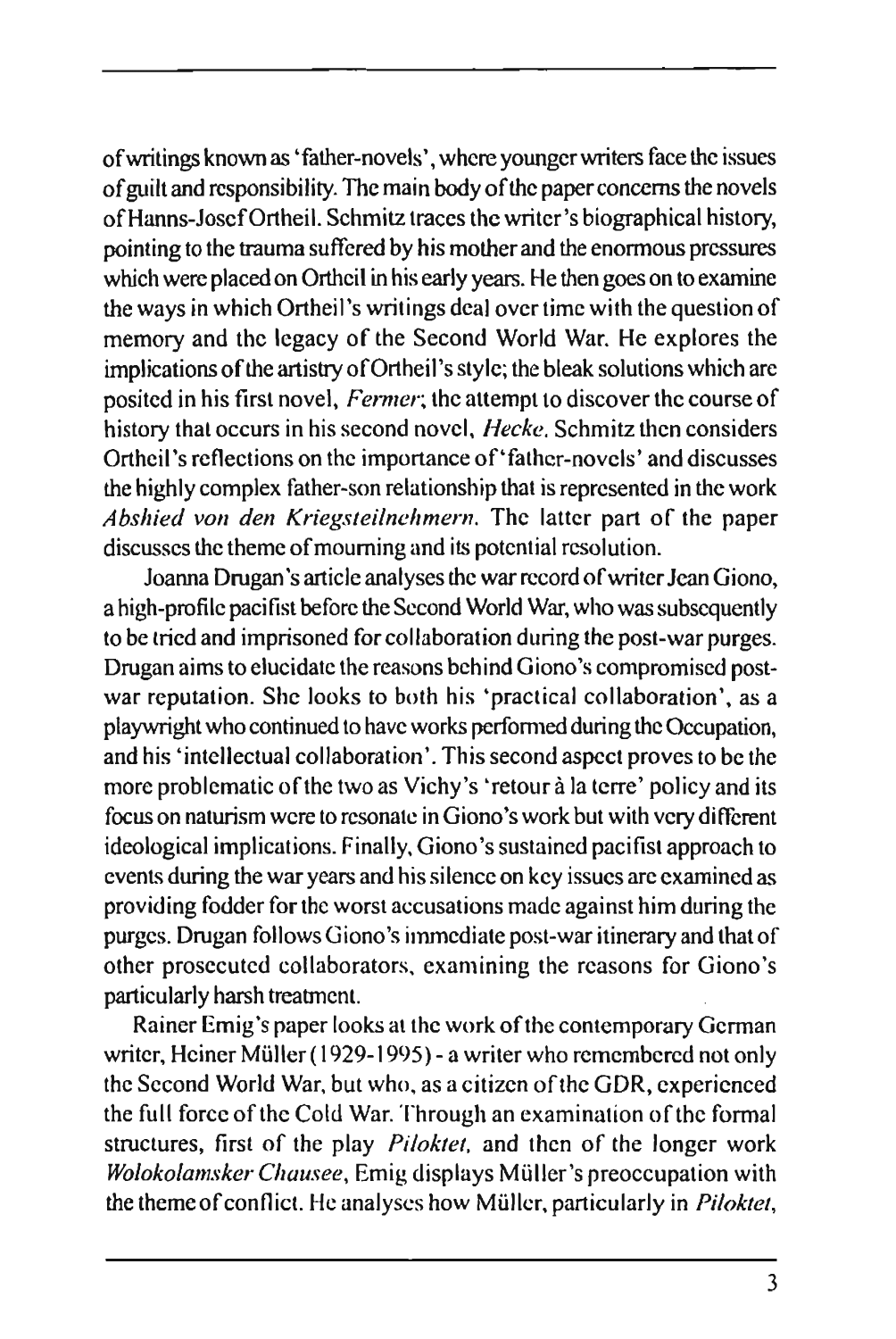shows the self to be constmcted through language which is inescapably dependent on metaphors of force and violence. In *Wolokolamsker Chausee* Müllcr's preoccupation with war stretches over a long period of time. The first part of the play is set as German troops retreat from the Russian counter offensive of 1941. The fifth and final part of the play revolves around reactions to the suppression of the Prague Spring.

Emig examines how the play constructs war not as the antithesis of culture but as an essential constitutive element of culture. He focuses especially on Müller's notion of the symbolic order: in his work military discipline is shown to be dependent on empty, but nevertheless, inevitable symbolic structures; the creation and maintenance of identity is predicated on the same set of structuring symbols; one conflict replicates another there being no escape from the matrix of war. The individual is powerless to free himself/herself from symbolic conditioning. Emig then asks where Müller situates himself in relation to the all encompassing paradigms of war. Finally, he discusses essential differences between a modernist and a post-modernist conception of war.

Lastly, Terry Bradford looks at representations of war and the construction of the figure of the committed intellectual in the work of Raymond Jean. Bradford's central hypothesis concems the distinctions traditionally drawn between the intellectual, the writer and the man of action and Jean's challenge to such strict categorisations. In the light of comments by Edward W. Said, Bradford examines Jean's definition of the committed intellectual; his experiences as a resister during the Second World War and his support for Algerian independence during the late 1950s. Bradford focuses on one of Jean's most recent works of fiction, /. *'Attachée* (1993), which is set during the Gulf War and is read as illustrating Jean's awareness of the committed intellectual's position as a body who intervenes in history. Bradford makes a case for Jean's continual affirmation oflhc need to combine the roles of intellectual, writer and man of action in order to oppose the unacceptable in contemporary life.

The fourth volume of New Readings will focus on the theme of 'Images' of Exile' and will include papers by Sarah Colvin (University of Fdinburgh) on women writing in German and English, 'exiled' within a predominantly masculinist and heterosexist social economy, Claudia Bcmardi (University of Bath) on cultural exile and literary displacement in new Italian fiction of the nineties, Sarah Blowen (University of the West of England) *on* museum